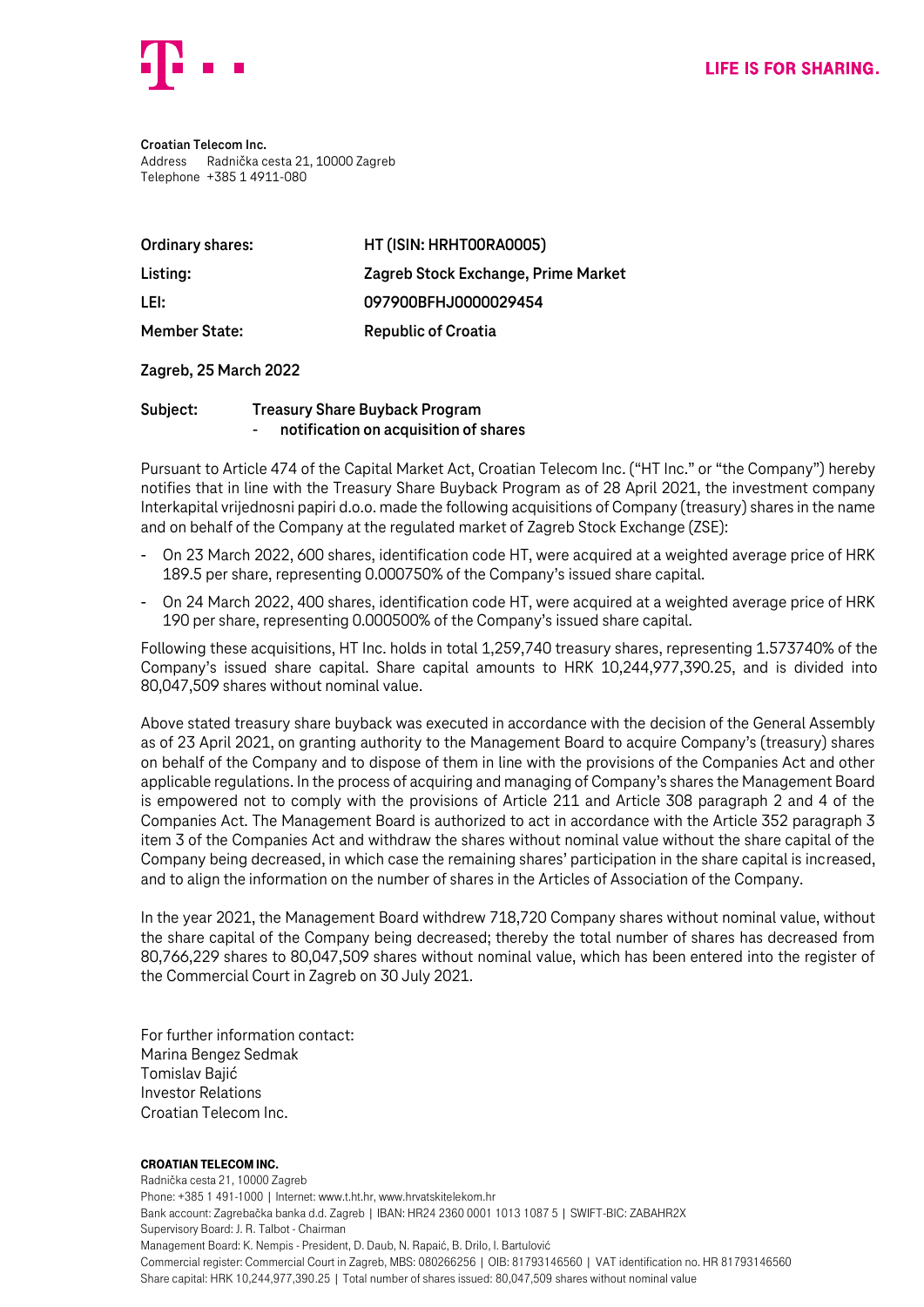**INTERKAPITAL vrijednosni papiri d.o.o.**

**Template for notification on acquisition of shares identification code HT, in the name and on behalf of Hrvatski Telekom d.d.**

| I1                                         | Details of the legal entity filing out the template                                                                                                                                                                 |                                                                                                            |           |  |  |
|--------------------------------------------|---------------------------------------------------------------------------------------------------------------------------------------------------------------------------------------------------------------------|------------------------------------------------------------------------------------------------------------|-----------|--|--|
|                                            | INTERKAPITAL vrijednosni papiri d.o.o. za poslovanje vrijednosnim papirima                                                                                                                                          |                                                                                                            |           |  |  |
|                                            | Registered seat: Zagreb, Masarykova 1<br>OIB: 68481874507                                                                                                                                                           |                                                                                                            |           |  |  |
|                                            |                                                                                                                                                                                                                     |                                                                                                            |           |  |  |
|                                            | MBS: 080420080                                                                                                                                                                                                      |                                                                                                            |           |  |  |
|                                            | Competent Court: Commercial Court in Zagreb                                                                                                                                                                         |                                                                                                            |           |  |  |
| 2                                          | <b>Reason for the notification</b>                                                                                                                                                                                  |                                                                                                            |           |  |  |
| a)                                         | Acquisition of shares identification code HT, in the name and on behalf of Hrvatski Telekom d.d., pursuant to<br>Contract on Brokerage Services, for the purpose of execution of the Treasury Share Buyback Program |                                                                                                            |           |  |  |
|                                            | b) Initial notification<br>/Amendment                                                                                                                                                                               | <b>INITIAL NOTIFICATION</b>                                                                                |           |  |  |
| 3                                          | Details of the issuer                                                                                                                                                                                               |                                                                                                            |           |  |  |
| a)                                         | Name                                                                                                                                                                                                                | Hrvatski Telekom d.d.                                                                                      |           |  |  |
|                                            | b) LEI                                                                                                                                                                                                              | 097900BFHJ0000029454                                                                                       |           |  |  |
| l4                                         | been conducted                                                                                                                                                                                                      | Details of the transaction(s): section to be repeated for each date and each place where transactions have |           |  |  |
| Description of the financial Shares<br> a) |                                                                                                                                                                                                                     |                                                                                                            |           |  |  |
|                                            | instrument, type of                                                                                                                                                                                                 |                                                                                                            |           |  |  |
|                                            | instrument<br>Identification code                                                                                                                                                                                   | Ordinary shares of the issuer Hrvatski Telekom d.d.                                                        |           |  |  |
|                                            |                                                                                                                                                                                                                     | Identification code: HT                                                                                    |           |  |  |
|                                            |                                                                                                                                                                                                                     |                                                                                                            |           |  |  |
|                                            |                                                                                                                                                                                                                     | ISIN: HRHTOORAOOO5                                                                                         |           |  |  |
|                                            | b) Nature of the transaction                                                                                                                                                                                        | Acquisition of shares                                                                                      |           |  |  |
|                                            | c) $Price(s)$ and volume $(s)$                                                                                                                                                                                      | Price(s)                                                                                                   | Volume(s) |  |  |
|                                            |                                                                                                                                                                                                                     | 189,50                                                                                                     | 600       |  |  |
|                                            | d) Aggregated information                                                                                                                                                                                           |                                                                                                            |           |  |  |
|                                            | Aggregated volume                                                                                                                                                                                                   | Aggregated volume: 600                                                                                     |           |  |  |
|                                            | Price                                                                                                                                                                                                               | Price: 189,50                                                                                              |           |  |  |
| le)                                        | Date of the transaction                                                                                                                                                                                             | 2022-03-23                                                                                                 |           |  |  |
| $\overline{f}$                             | Place of the transaction                                                                                                                                                                                            | Regulated market of Zagreb Stock Exchange (ZSE)                                                            |           |  |  |